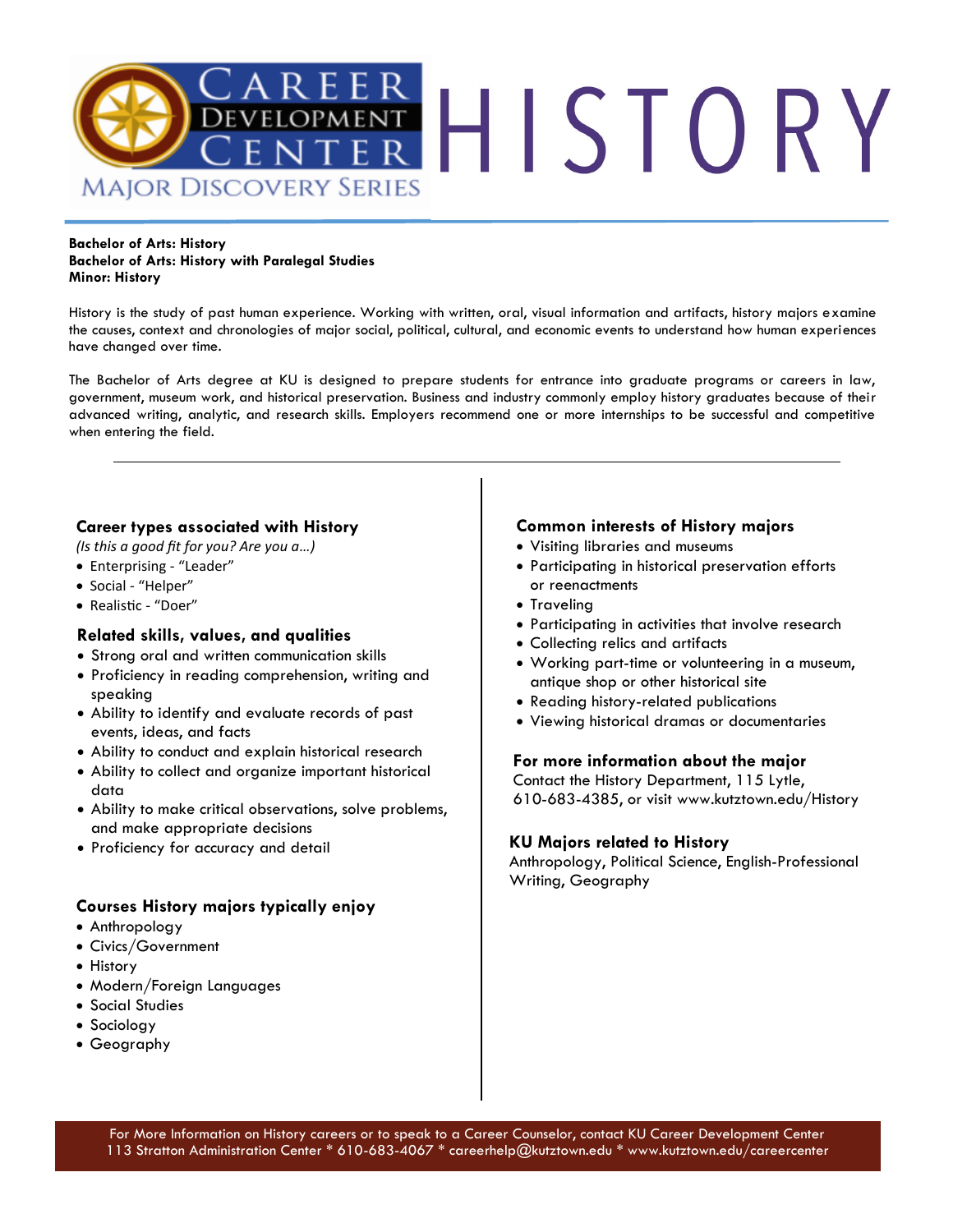# FOUR STEPS **TO SUCCESS**

## DISCOVER EXPERIENCE MOPLEMENT

2<sup>ND</sup> YEAR

## 1<sup>ST</sup> YEAR

EXPLORE >

- Enroll in the Career Exploration Certificate.
- Attend info sessions to learn about career development and personal branding.
- Take a career assessment to identify and confirm interests.
- Get involved in campus clubs and organizations.
- Develop basic workplace skills through jobs or volunteer work.
- Talk with professors, family, and friends about career ideas.
- Conduct informational interviews with professionals working in fields of interest.
- Develop a relationship with your professors and faculty advisor.
- Meet with CDC career coach.
- Attend info sessions to learn about resume writing, and externships.
- Confirm your choice of major and consider options for double major or minor.
- Research careers of interest.
- Complete a job shadowing (externship) experience.
- Seek meaningful employment or volunteer work in a field related to your major.
- Explore options for undergraduate research and study abroad.
- Write a resume and have it reviewed by the CDC.
- Manage your online presence.

## 3RD YEAR

- Enroll in the Career Success Certificate.
- Complete an internship and/or undergraduate research.
- Attend info sessions about internships, interviewing, job search strategies, and grad school.
- Build a LinkedIn profile and continue to monitor your online presence.
- Complete a mock interview.
- Build skills through research projects, part-time employment, and volunteer work.
- Participate in employment panels, site visits & networking events.
- Attend internship & job fairs.
- Take on a leadership role in a student organization or work.
- Consider graduate school options and prepare for
- 4TH YEAR
- Attend your Senior Kick-off and other info sessions to prepare for job search/grad school.
- Update your resume and LinkedIn profile.
- Create cover letter drafts.
- Gain experience through internships and/or undergraduate research.
- Secure references for job/grad school applications.
- Create your "30 second" commercial/elevator pitch.
- Meet with CDC to develop job search strategies.
- Research employers.
- Network with professionals through events and social media.
- Join a professional organization in your discipline.
- Attend the senior etiquette luncheon or dinner.
- Participate in job fairs and on-campus interviewing.

## **Sample Career Titles**

History majors can be found working in a wide variety of career fields. Here are just some career titles that may be of interest. Please note that some jobs may require further education and training. To learn more about these careers, visit http://online.onetcenter.org or www.bls.gov/oco.

- Anthropologist
- Archeologist
- Archivist
- Biographer
- Clergy
- Community Relations Director
- Congressional Aide
- Consumer Advocate
- Counselor
- Criminologist
- Demographer
- Economist
- Editor
- FBI/CIA Agent
- Foreign News Correspondent
- Foreign Service Officer
- Genealogist
- Government Official
- Historian
- Historic Preservation Specialist
- Historic Site Tour Guide
- Historical Society Staff Member
- Human Service Worker
- Insurance Agent/Broker
- Intelligence Analyst
- International Relations Specialist
- Journalist
- Judge
- Lawyer
- Lecturer
- Legal Assistant/Paralegal Librarian
- Lobbyist
- Market Research Analyst
- Media Consultant
- Museum Curator
- Museum Technicians & Specialist
- News Reporter
- Paralegal Assistant
- Park Ranger
- Peace Corps/Vista Worker
- Political Scientist
- Psychologist
- Public Administrator
- Public Relations Specialist
- Research Assistant
- Research Library Assistant
- Sociologist
- Teacher, Social Studies
- Technical Writer
- Travel Agent
- Urban Administrator
- Writer/Author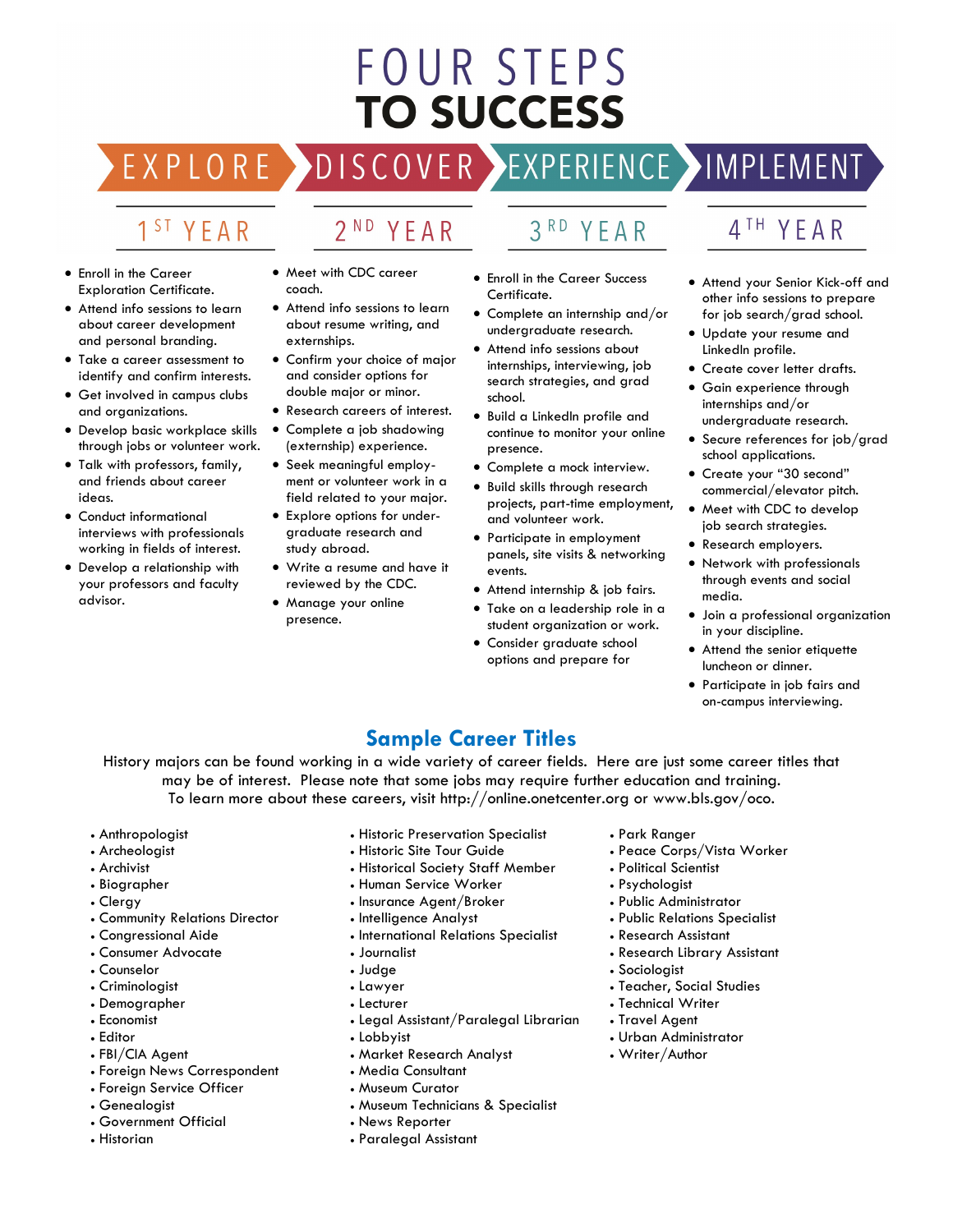## **Common Internship Sites and Employers**

History majors often find internships and employment in the following fields/industries.

- Business & Industry
- Communications Media
- Courts and Law Offices
- Educational Institutions
- Historical Societies and Archives
- Libraries/Magazines/Newspapers
- Military and Para-Military Groups
- Non-Profit Organizations
- Research Foundations
- State/Federal Government

 Handshake is the primary online resource **induction** of the primary change research **hands www.kutztown.edu/handshake**

## **Useful Websites for History Majors**

Whether you are researching related career fields, applying for internships or jobs, or planning to join a professional association, these websites are for you!

#### **Industry/Employment Information**

Careers in Government www.careersingovernment.com

Center for History and New Media http://chnm.gmu.edu

Government Jobs www.governmentjobs.com

H-Net Job Guide www.h-net.org/jobs/home.php

History Job Search Resources www.pmc.edu/history-job-search-resources

Law Student Center www.hg.org/students.html

Museum Employment Resource Center www.museum-employment.com

USA Jobs www.usajobs.gov

Archives Gig https://archivesgig.com

PA Museums.org https//pamuseums.org

#### **Professional Associations**

American Association of Museums www.aam-us.org

American Assoc. for State & Local History www.aaslh.org

American Historical Association www.historians.org

National Council for History Education www.nche.net

National Council on Public History http://ncph.org

National Federation of Paralegal Associations www.paralegals.org

Oral History Association www.oralhistory.org

Organization of American Historians www.oah.org

Society for Historians of American Foreign Relations www.shafr.org

Pennsylvania Historical & Museum Commission www.phmc.pa.gov

U.S. Naval Institute www.usni.org

#### **Related Area Employers**

Allentown Art Museum Brandywine River Museum of Art Berks History Center County District Attorney's Office Cumberland County Historical Society Historic Bethlehem Museums & Sites Kutztown Area Historical Society Lancaster History Landis Valley Farm and Village Museum Mullaney Law Offices PA Heritage Foundation Pennsbury Manor Pennsylvania German Cultural Heritage **Center** The Washington Center Valley Forge National Park